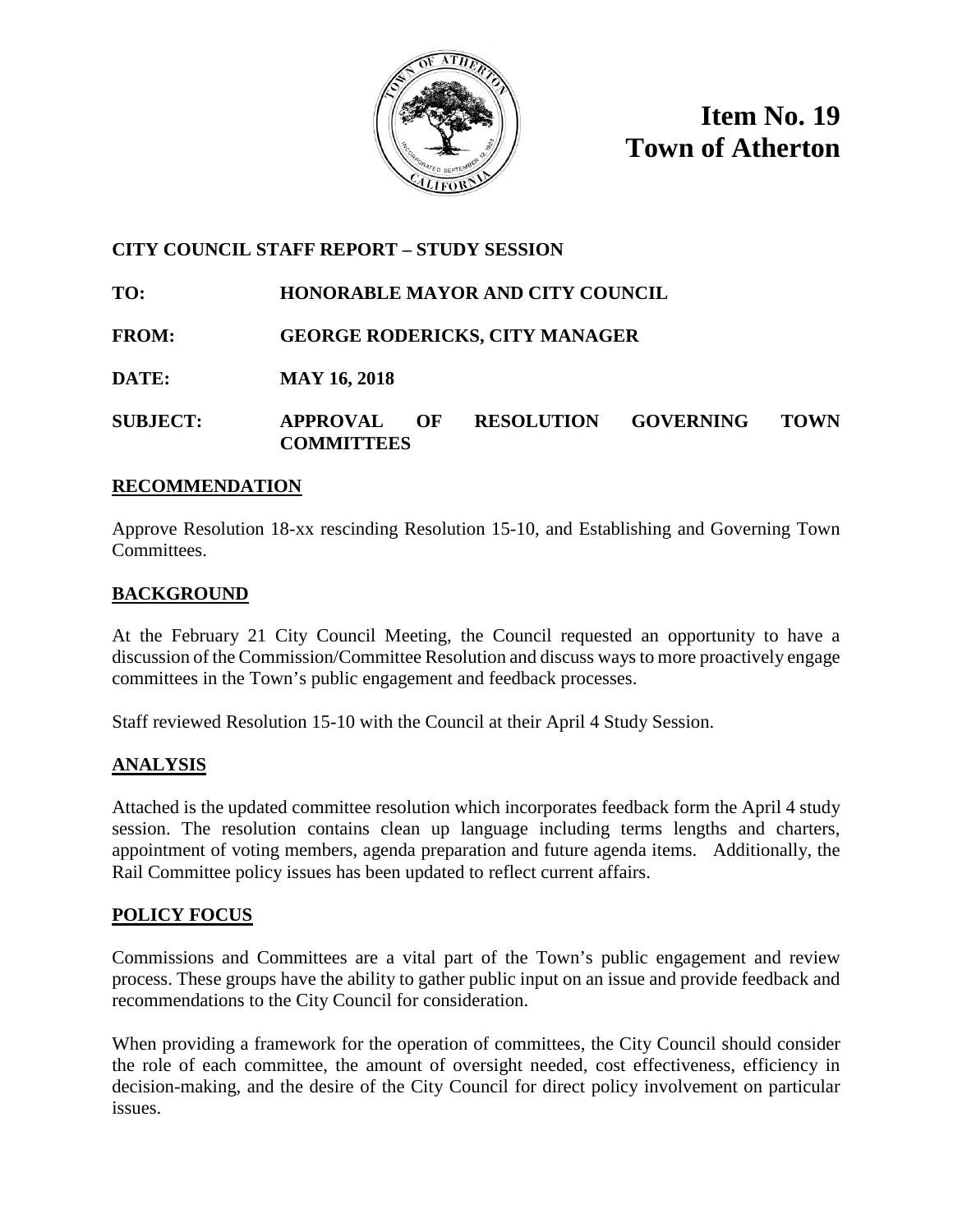Resolution Governing Committees May 16, 2018 Page 2 of 2

# **FISCAL IMPACT**

None at this time.

# **PUBLIC NOTICE**

Public notification was achieved by posting the agenda, with this agenda item being listed, at least 72 hours prior to the meeting in print and electronically. Information about the project is also disseminated via the Town's electronic News Flash and Atherton Online. There are approximately 1,200 subscribers to the Town's electronic News Flash publications. Subscribers include residents as well as stakeholders – to include, but be not limited to, media outlets, school districts, Menlo Park Fire District, service provides (water, power, and sewer), and regional elected officials.

# **COMMISSION/COMMITTEE FEEDBACK/REFERRAL**

This item has or X has not been before a Town Committee or Commission.

- \_\_\_\_ Audit/Finance Committee (meets every other month)
- \_\_\_\_ Bicycle/Pedestrian Committee (meets as needed)
- \_\_\_\_ Civic Center Advisory Committee (meets as needed)
- \_\_\_\_ Environmental Programs Committee (meets every other month)
- \_\_\_\_ Park and Recreation Committee (meets each month)
- Planning Commission (meets each month)
- \_\_\_\_ Rail Committee (meets every other month)
- \_\_\_\_ Transportation Committee (meets every other month)
- \_\_\_\_ Tree Committee (meets each month)

# **ATTACHMENT**

Commission/Committee Resolution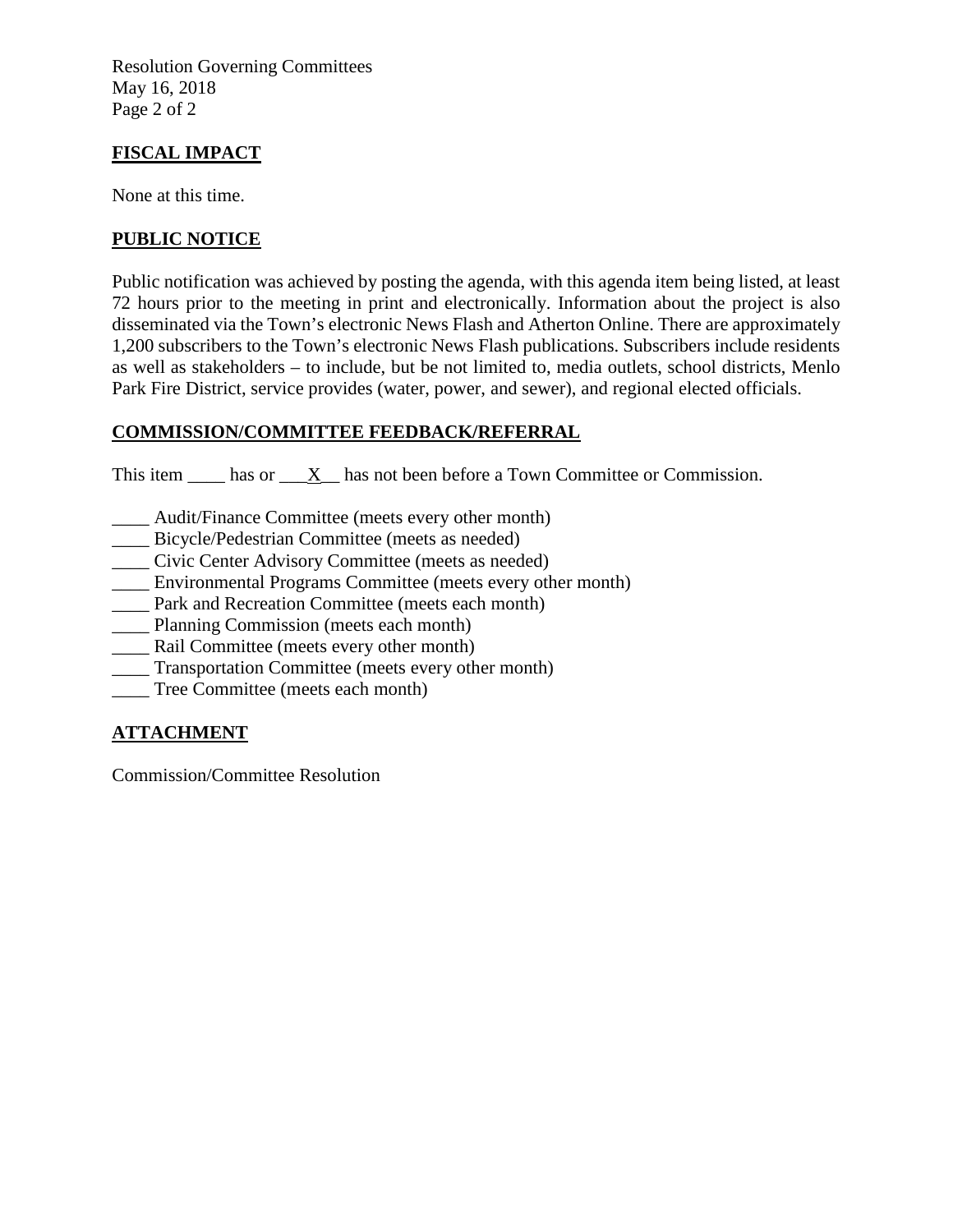## **RESOLUTION 18-XX RESCINDS RESOLUTION 15-10 A Resolution of the City Council of the Town of Atherton Establishing and Governing Town Committees Amended May 16, 2018**

The City Council of the Town of Atherton hereby resolves as follows:

#### **Section 1. Establishment of Committees**

The following committees are established for the Town of Atherton:

- 1. Audit/Finance Committee<br>2. Community Center Advise
- 2. Community Center Advisory Committee<br>
3. Environmental Programs Committee
- 3. Environmental Programs Committee<br>4. Park and Recreation Committee
- Park and Recreation Committee
- 5. Rail Committee
- 6. Transportation Committee
- 7. Bicycle and Pedestrian Advisory Committee

## **Section 2. Committee Principles and Rules of Procedure**

Principles: All committees shall follow the City Council Rules of Procedure, the Atherton Municipal Code, the Political Reform Act, and the provisions of the California Open Public Meeting Law (Brown Act). These resources may be found on the Town's website and/or via the City Clerk's Office. All members shall attend an education and training session hosted by the City Attorney and City Clerk upon appointment.

The responsibility and accountability for all work necessary to efficiently and cost effectively carry out the advisory functions of each committee shall rest exclusively with the Chairman or Council Member assigned to the committee.

A Town Department is assigned to each Committee. Each Department Manager is responsible for providing the necessary staff (in the most cost effective manner) to prepare for, and attend committee meetings. This includes but is not limited to meeting with the Committee Chair and City Council Liaison in advance of each meeting to create ereating an agenda; prepare the -and agenda packet<sub>is</sub> take and prepare  $\frac{1}{2}$  minutes; and conducting follow up from meetings.

Committee Agenda Preparation: In general practice, the staff liaison to each committee shall meet with the Committee Chair and the City Council Liaison in advance of each upcoming meeting to review the meeting agenda. Regular agenda items, such as approval of meeting minutes, followup staff reports, and general information reports shall be added to the agenda as needed. Other items shall be added through one of the methods described below.The agenda shall be prepared in accordance with the following guidelines.

**Formatted:** Tab stops: 0.5", Left + 1", Left + 1.5", Left + 2", Left + 2.5", Left + 3", Left + 3.5", Left + 4", Left + 4.5", Left + 5.48", Left

**Formatted:** No underline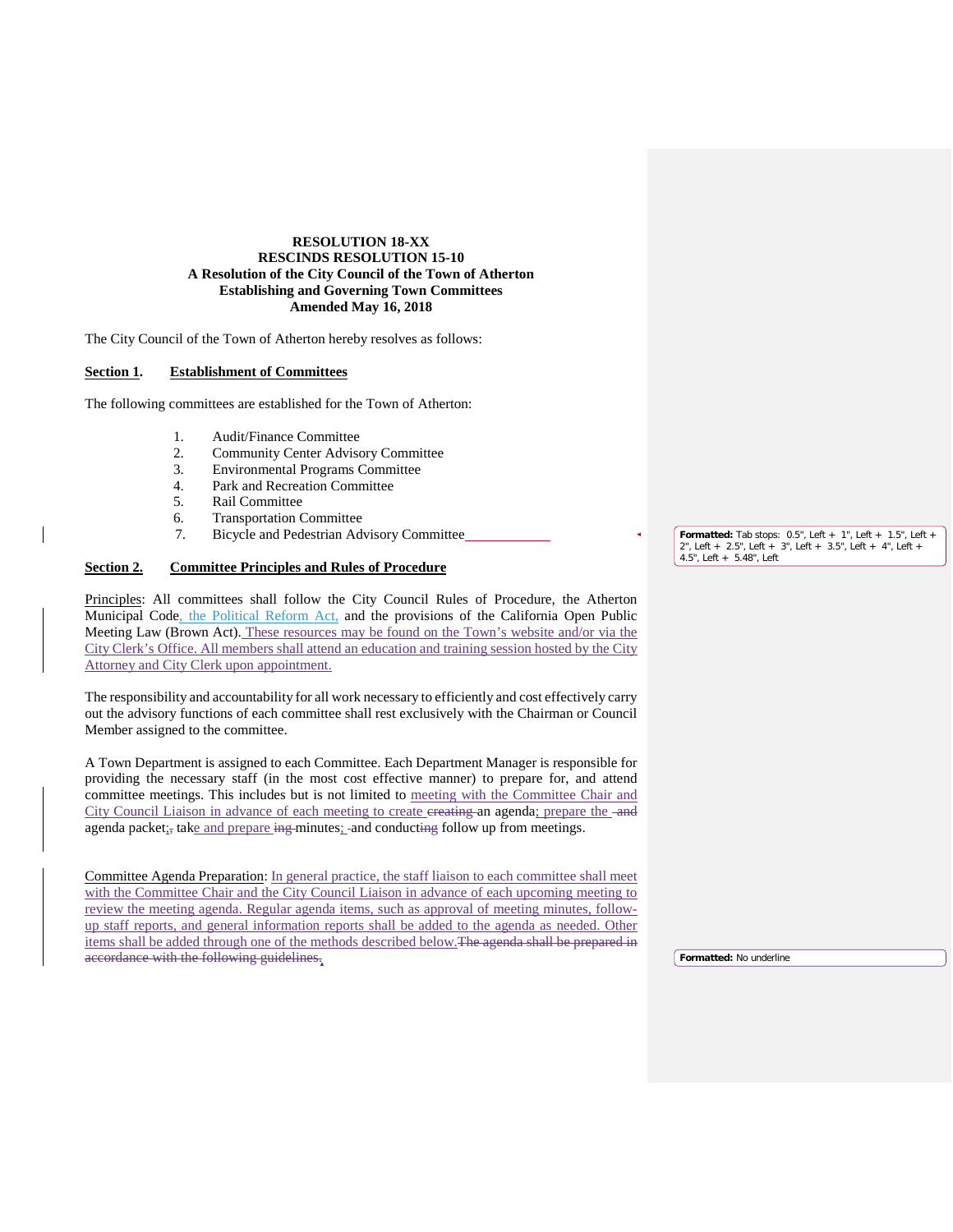Resolution Governing Town Committees Page 2 of 14

One of the following methods may be applied used for *placing an item on a Committee agenda*:

- 1. Council: A majority vote of the Council may direct staff to add an item to a Committee agenda.
- 2. City Manager: The City Manager may receive requests for agenda items from the public, staff, a committee member or a Council Member. The City Manager will review the request with the Committee Chair and City Council liaison. The City Manager shall have sole discretion to refer the request to the City Council at the next available meeting, or schedule the item for the Committee agenda.
- 3. Staff and Committees: There may be a need for routine agenda items which may arise out of committee meeting discussions; and are requested and agreed on by a majority of the Committee as part of Future Agenda Items; or items created from staff follow up of previous Committee and/or staff meetings. These items may be added to the a future agenda following an agenda preparation meeting between the Committee Chair, Council Member liaison and staff liaison.
- 4. Colleagues' Memorandum: If at least two committee members prepare a colleagues' memo, the staff liaison shall place the item on the Committee's agenda under a Future Agenda Items Section. A colleague's memo is a written request, no more than two pages in length, presenting an item to be added to the a future afollowing Agenda. Upon review of the colleagues' memo, the Committee shall not discuss the merits of the item itself; but shall solely discuss whether to add the item to a future agenda for discussion. Upon majority vote of the Committee, t<sub>The item shall be added to the next Agenda or a specific designated</sub> Agenda by a majority vote of the Committee.

Committee Procedures for *placing items on Council agenda*:

1. Committee Action: Any formal recommendation to Council taken by a Committee shall be placed on a City Council agenda within the next two regular meetings.

The City Clerk has overall responsibility for posting committee agendas.

Advocate: Collectively, members of committees are encouraged to advocate positions to the City Council on matters under the purview of their committee. Otherwise, no committee or any of its members shall represent itself or themselves as speaking on behalf of the Town, City Council, and/or committee without prior approval of the City Council. Individual members are not authorized to make public statements or comments on matters within the purview of their committee outside of the normal committee process. It could be perceived as using the member's position to indicate some special knowledge or understanding of the matter, or to confuse members of the public with respect to whether the comments are being made to improperly influence an agency decision. Committee members should refrain from using their title when addressing other boards, commissions, committees, or the City Council to avoid creating an appearance of special status to the public. Statements of previously approved City Council policy may be made without additional City Council approval. When there is a question, a committee member shall consult the City Attorney for advice. Members of committees may attend meetings of other committees and the City Council; however, members shall not present opinions of their own committee at such

**Formatted:** Justified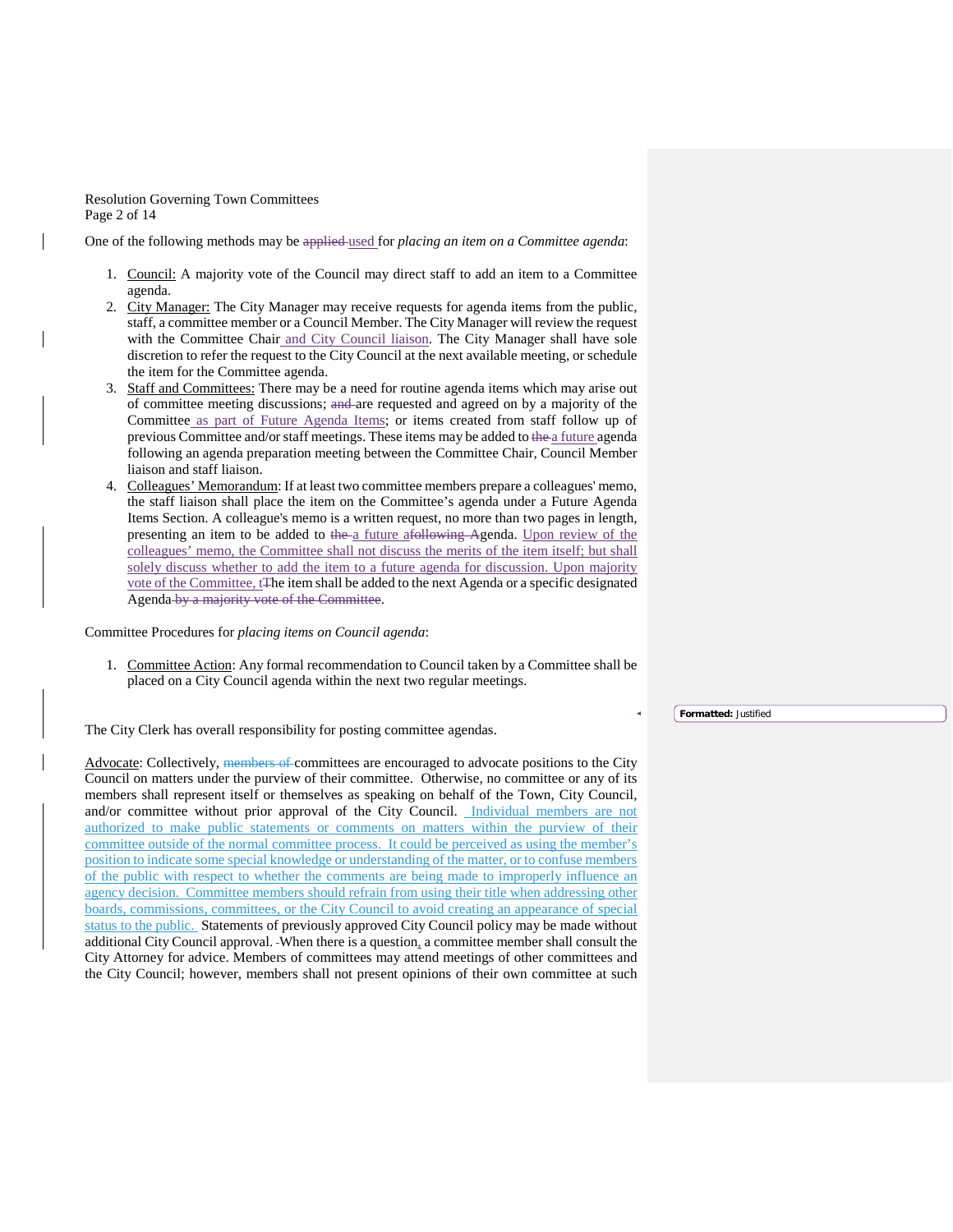#### Resolution Governing Town Committees Page 3 of 14

meeting unless the position is previously approved by their committee. A quorum of a committee may attend such a meeting, but they may not discuss among themselves Town business, including making norm comments that would amount to aor discussion of the matter under consideration by a quorum of their own committeeunless authorized to do so by the committee to avoid a possible Brown Act violation.

Educational Materials: Committees may provide approved educational materials to the public regarding the functions and actions of the committee, but shall not engage in advocating to the public any particular position which is contrary to City Council policy. Any educational materials sent to the public shall be approved by the City Manager, and shall follow the Town's procurement process. It shall be the City Manager's discretion on whether or not the educational materials need Council approval beforehand.

Meetings: The Committee shall establish a regular meeting schedule on an annual basis in July. The Department assigned to the committee shall update the website to reflect the meeting schedule. Changes in the dates or time of meetings from the established schedule may be made by majority vote of the committee.

Minutes: Staff All committees shall prepare action minutes for all committees. *Action* minutes shall be presented to the City Clerk within 7 days following the meeting or as soon as feasible if there is a reason not to produce them within that timeframe. Finalized minutes should be sent electronically to the City Clerk for posting, *after* the Committee has approved them. The City Clerk will share appropriate information received from the minutes with the City Manager and City Council.

Reports: If desired by the City Council, aAn annual report shall be created and approved by the Committee and provided to the City Manager, City Clerk and City Council of committee activities for the preceding year.

Special Meetings: The Chair or a majority of the Committee may call a special meeting at any time in accordance with the Brown Act.

Website: Any website created for a Committee by the Town should shall be incorporated into the Town's website. If created, wWebsites need to shall be developed in accordance with the "advocate" section of this resolution.

### **Section 3: Appointment of Voting Members to Committees**

Appointment: Members other than City Council Members shall be appointed following recruitment process set forth by the City Clerk and approved by the City Council. With the exception of the Bicycle and Pedestrian Advisory Committee as described, aAll appointed members shall be registered voters in the Town. Members shall serve at the pleasure of the City Council, or until the expiration of their terms set out below. Vacancies in any committee arising from any reason, including expiration of term, shall be filled by temporary appointment of the City Council, or by annual recruitment. The Committee Chairperson or staff assigned shall notify the City Clerk of resignations and vacancies. Each Committee which cannot fill at least 50% of its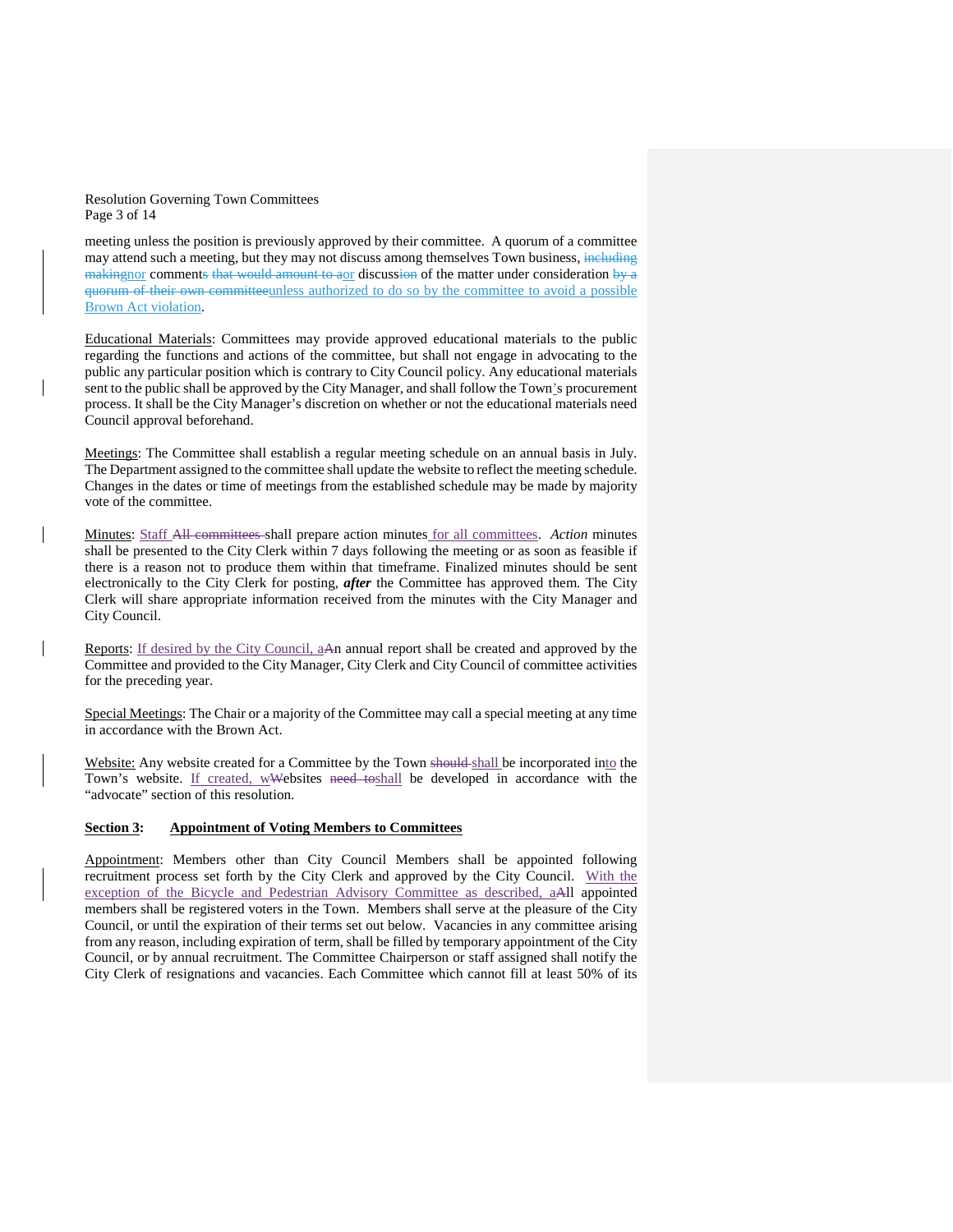Resolution Governing Town Committees Page 4 of 14

seats shall be postponed until the Town can recruit at least a quorum  $(50\% + 1)$ . During that time, the City Council shall continually recruit qualified individuals and town staff shall continue to advertise periodically.

Term expiration dates shall end on June  $30<sup>th</sup>$ . Appointed committee members shall serve no more than two full consecutive terms on the committee to which they are appointed. A member may be reappointed to the committee following a minimum two (2) year hiatus. However, if a seat is vacant and no one applies, City Council may grant an exemption.

City Council representatives and any alternates on committees are selected by the Mayor and approved by the City Council to serve a one (1) year term. Appointed City Council Members and City Council Member Alternates shall serve as liaisons to Committees; but shall not serve as voting members to Committees. Alternates participate on committees in the absence of the appointed Council Members. For each Committee, unless otherwise directed by the City Council, one City Council member shall be appointed as a primary liaison and one as an alternate. Members shall coordinate attendance to ensure appropriate representation.

Members who intend to be absent from a meeting shall alert the chairperson and/or staff person assigned. The Chairperson shall state during the meeting, under roll call whether the member is excused (notification was given) or absent (no notification was given). Unexcused absences of members, other than City Council Members, from two or more consecutively scheduled meetings shall result in the automatic vacation of the member's office. The staff person assigned to the Committee shall work with the Chairperson to alert the City Clerk of consecutive absences. The City Clerk shall alert the City Manager who shall decide how to inform City Council. City Council has the authority to override this rule based on the information received.

Chairperson and Staff: Each committee shall have a Chairperson. The Committee shall select its Chair on an annual basis in July. Council Members shall not serve as Chair or Vice Chair of Committees. The Department assigned to the committee shall have the authority to appoint staff member(s) to serve Town committees. Any requests by a committee for staff work, information, or assistance from Town staff shall be made to the City Manager.

### **Section 4: Funding for Committees**

Committees do not have authorization to expend Town resources. In the event funding for committee activity s-is desired, a budget shall be prepared and presented to the City Council for review and approval as part of the Town's regular budget process. The committee shall follow the guidelines set forth by the purchasing policy approved by City Council through Ordinance 595 and any expenditure policies developed and approved by the City Council. No Committee member shall use his or her own personal credit card. For items under \$150 a committee member may request a cash advance and then come back to the Town with itemized receipts. For items over \$150, a committee member shall complete a check request from the Town or have the Town purchase the goods/services.

### **Section 5: Committee Composition, Powers and Duties**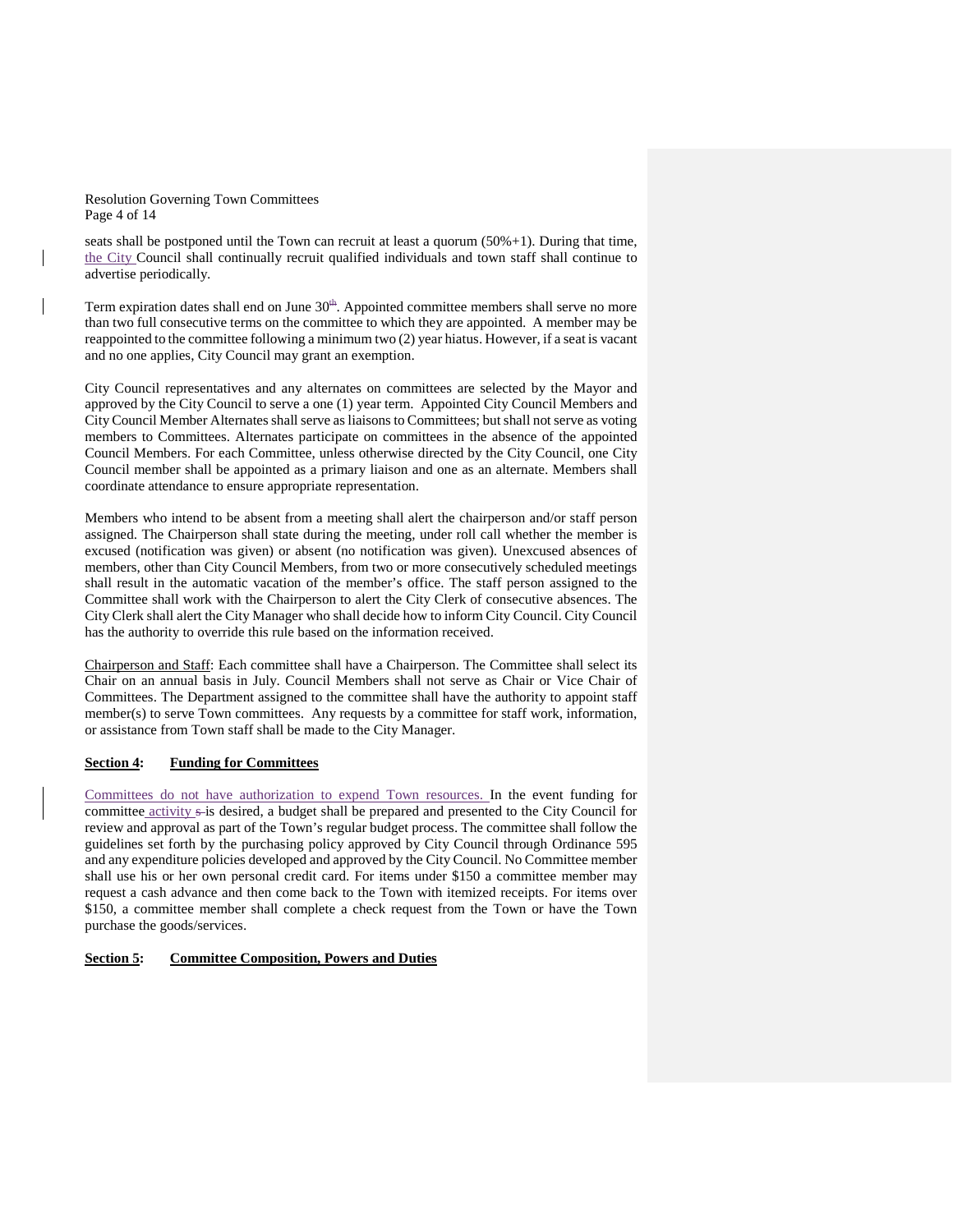Resolution Governing Town Committees Page 5 of 14

#### **1. Audit/Finance Committee**

The Audit/Finance Committee makes recommendations to the City Council on issues related to the Town's audit and finances. The Committee typically meets every other month. Acting in an advisory capacity, t<sub>The Audit/Finance</sub> Committee shall have the following powers and duties:-

#### Act in an advisory capacity to:

- a. Upon request,  $m$ Make recommendations to the City Council  $\frac{m}{m}$  request in all matters pertaining to Town finances;
- b. Discuss and consult Consult with the City Manager on any -on-matters pertaining to the budget, capital spending plan and the long range financial plan for the Town;
- c. Upon request, Act in an advisory capacity and make recommendations to the City Council upon request in all matters pertaining to the Town's annual audit;
- d. Assist staff, as needed, in the provision of Provide oversight toof the annual audit process; and, assist in the presentation of the annual audit present and explain the audit to the City Council with recommendations as to acceptance;
- e. Upon request, aAdvise the City Council regarding appointment of outside auditors to complete the for-annual audit;
- f. Assist staff, as needed, in the rReview of the proposed audit scope with outside auditors prior to commencement of annual audit.

#### The Audit/Finance Committee shall have the following composition and terms:

The Committee cGonsists of the Mayor, Vice Mayor and two (2) Council Members and five (5) appointed<del>, qualified</del> resident members. Resident appointed members shall serve a term of Two terms shall be for one year and three terms shall be for two (2) years. Thereafter termsEach term shall be for two (2) years ending on June 30th. The Ccommittee meets in the Council Chambers or the Town Administrative Conference Rroom.

The Finance Department is assigned overall responsibility of the Audit/Finance Committee.

### **2. Civic Center Advisory Committee (CCAC)**

The Civic Center Advisory Committee (CCAC) is established as an Advisory Committee specifically for the Town's Civic Center Project. Once the Civic Center Project is complete, the work of the Committee shall cease, and the Committee shall be dissolved. The Committee typically meets on an as-needed basis. Acting in an advisory capacity, the CCAC shall have shall have the following powers and duties:

#### Act in an advisory capacity to:

a. Work with staff in finalizing the master planning process by identifying key issues that need to be addressed.

**Formatted:** Justified, Indent: Left: 0.56", First line: 0"

**Formatted:** Indent: Left: 0", First line: 0"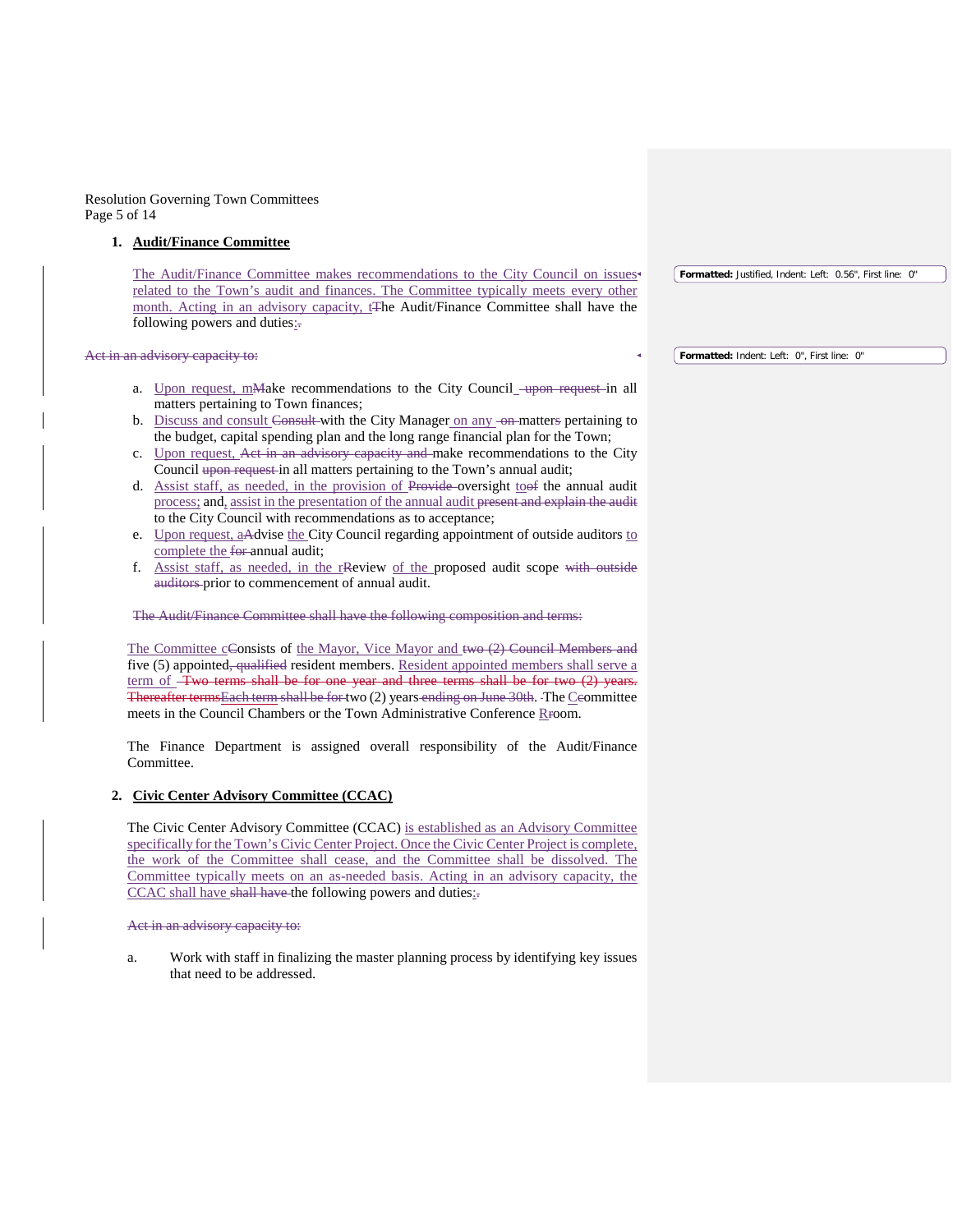Resolution Governing Town Committees Page 6 of 14

- b. Work with staff to solicit feedback through tools such as surveys, community gatherings, and workshops to disseminate information regarding the key issues and questions involved in the new Civic Center.
- c. Engage in public outreach to solicit substantive feedback and opinions on the Civic Center project. Support staff with updates for the Town website and periodic updates for residents.
- d. The CCAC may form Ad Hoc Subcommittees and/or host community workshops to involve a broader base of residents for the purposes of information gathering on specific issues, thus creating more community involvement and more in-depth visioning.
- e. Once the Council adopts a Master Plan, the CCAC will continue to work with staff through the design phase, to include coordination of public outreach, collection of resident input, and providing feedback on the design.
- f. Assist staff, as appropriate, in the review and recommendation of project professionals, to include, but not limited to environmental consultants, design professionals, project management professionals, and project contractor.
- g. Once the Civic Center Project is underway, the CCAC will continue to work with staff, as appropriate, to provide feedback on project priorities and direction.
- h. Assist staff and the City Council with the identification and development of donor recognition opportunities throughout the project.
- Assist in discussion about the short-term improvements needed for the Library and Town Center facilities.

The Civic Center Advisory Committee CCAC consists of up to seven (7) appointed resident members and  $\frac{\partial H}{\partial x}$  two (2) liaison City Council members. There are no established terms for the CCAC resident members. The Committee s setup for specific purposes listed above and when the purposes are accomplished the Committee will disband. The Civic Center Project consists of the Town's Administrative Offices, Police Department, Public Works, Building and Planning Departments, Council Chambers, Library, community meeting rooms and associated outdoor facilities. The Committee meets in the Council Chambers or the Town Administrative Conference Room.

The Public Works Department is assigned overall responsibility for the CCAC.

### **3. Environmental Programs Committee.**

The Environmental Programs Committee provides the City Council with recommendations, outreach programs, and education on environmental issues facing the Town's natural and built environment. The Environmental Programs Committee typically meets every other month. Acting in an advisory capacity, t<sub>The Environmental</sub> Programs Committee shall have the following powers and duties: **Formatted:** Indent: Left: 0.56", First line: 0"

Act in an advisory capacity to:

**Formatted:** Indent: Left: 0.31", First line: 0.19"

**Formatted:** Indent: Left: 0", First line: 0"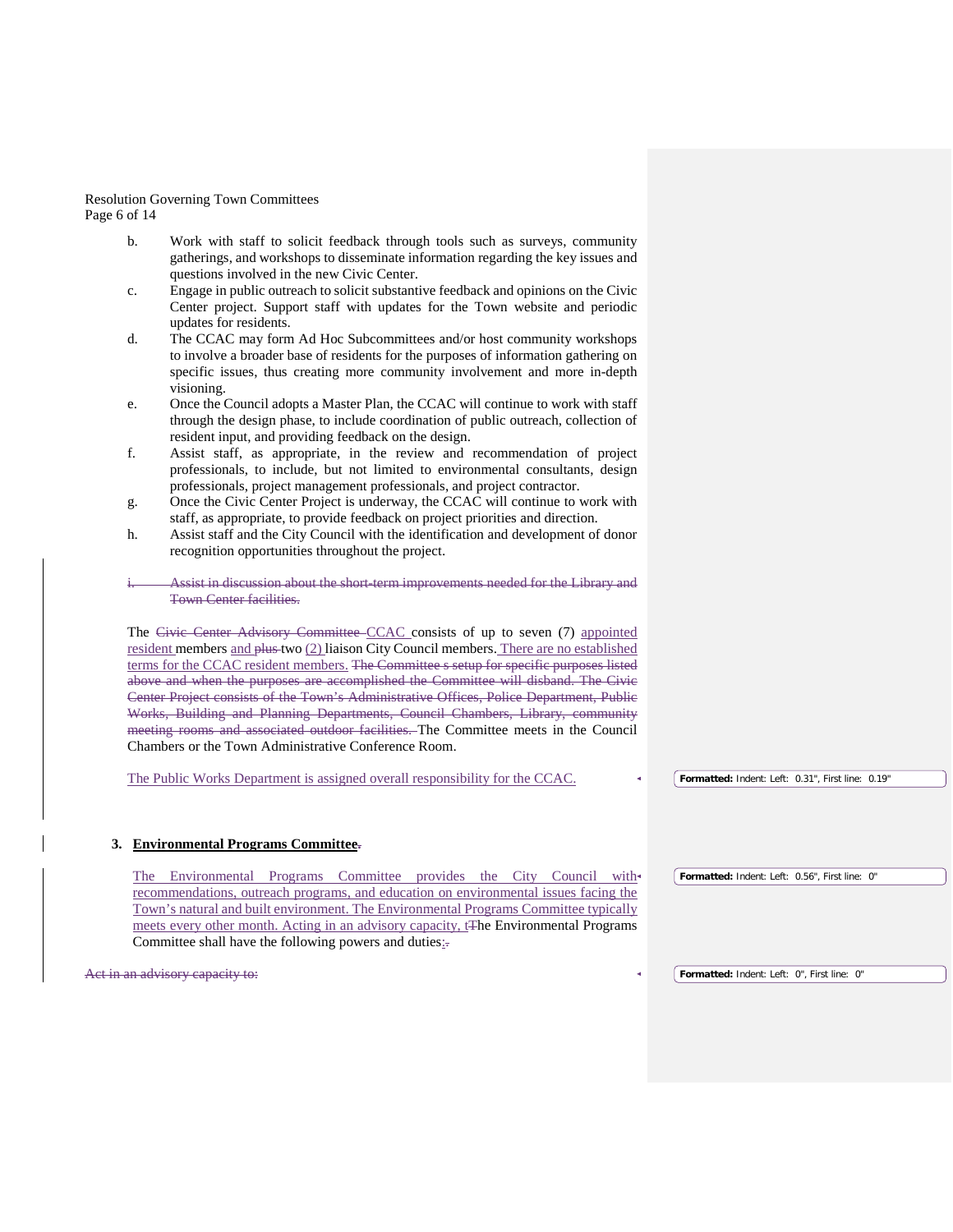Resolution Governing Town Committees Page 7 of 14

- a. Upon request, mMake recommendations (programmatic and legislative) to the City Council upon request on all matters pertaining to the Town's natural and built environment and the Town's regional role and responsibilities as one of the communities on the San Francisco Bay Peninsula.
- b. Pursuant to established City Council programs and policy, assist staff in the creation of Create pro-active community engagement programs for residents, commercial and public enterprises active within the Town's jurisdiction for presentation to and consideration and approval by, the City Council.

The Environmental Programs Committee consists of a minimum of five six (56) appointed resident members and including one (1) City Council Member Member liaison and five (5) residents of the Town. Resident appointed members shall serve a term of The term of office shall be as follows: Appointed members shall be appointed to four-year terms. Thereafter, eEach term of office shall be four (4) years.- The Committee meets in the Council Chambers or the Town Administrative Conference Room. The committee meets in the Conference Room of the Town Administrative Offices.

The Planning Department is assigned overall responsibility of the Environmental Programs Committee.

#### **4. Park and Recreation Commmittee.**

The Park and Recreation Committee makes recommendations to the City Council on issues related to Holbrook Palmer Park and any active or passive recreational space within the Town. The Committee typically meets monthly. Acting in an advisory capacity, the Park and Recreation Committee shall have the following powers and duties:-

Upon request, mAct in an advisory capacity to:

- a. Make recommendations to the City Council upon request in all matters pertaining to the Town's active and passive parks and public recreation services;
- a.b. Work with staff, as needed, to assist and to cooperate with other governmental agencies and public and private groups in the advancement of park and recreation planning and programming;
- b.c. Work with staff to dDevelop and maintain a Mmaster Pplan for active and passive recreational spaces park**s** within the Town; and, annually, in the month of April, present a report to the City Council;
- d. Work with staff to rReview of the annual budget for the Town's parks and recreation programs and services during the budget process of its preparation and make recommendations with respect thereto to the City Council.
- c.e.Assist staff with a review of fees and services within the Park and make recommendations with respect thereto to the City Council. This includes recommendations regarding the setting of fees.The budget should contain estimates and recommendations for such long-term capital outlay projects as may be necessary

**Formatted:** Justified, Indent: Left: 0.56", First line: 0"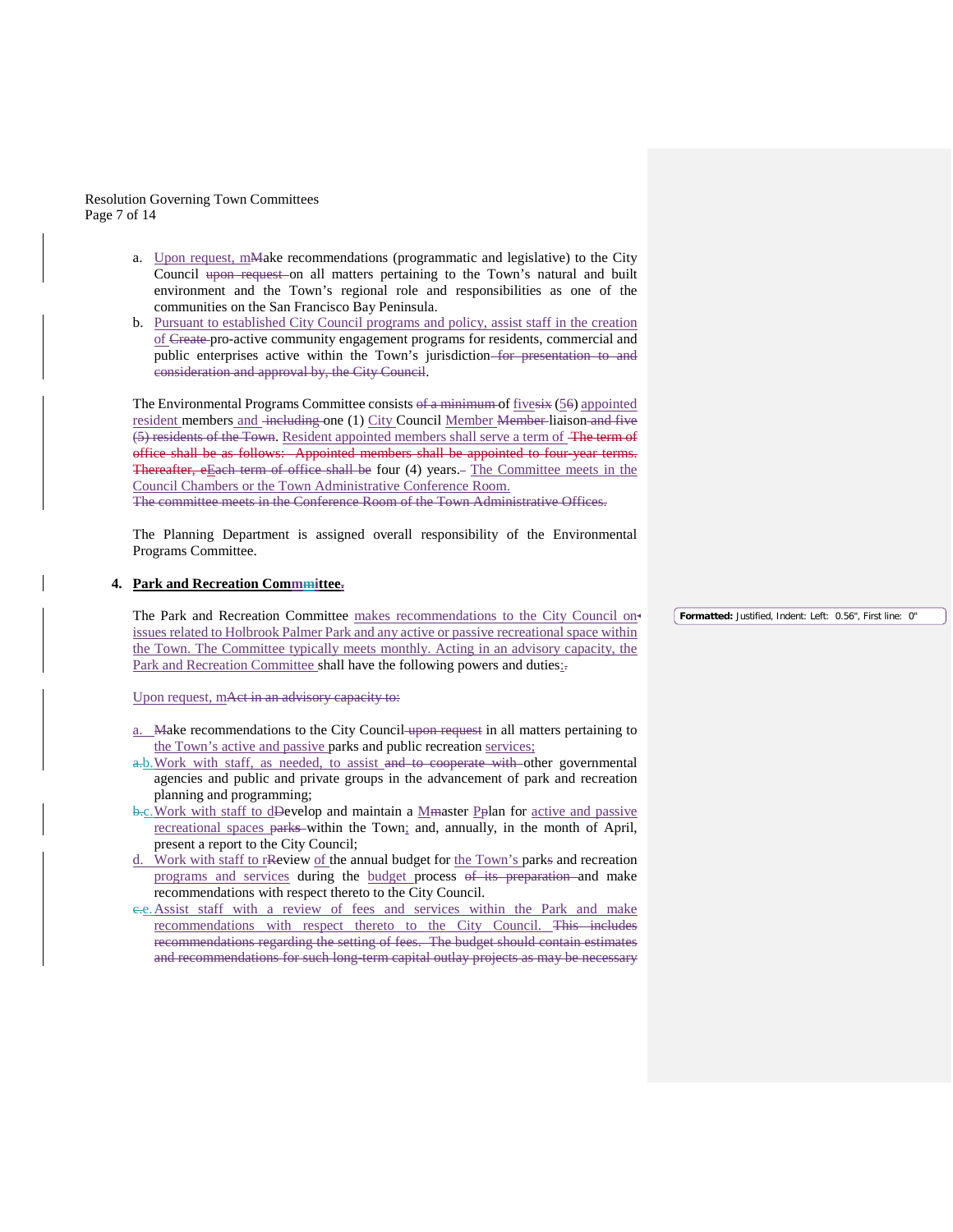Resolution Governing Town Committees Page 8 of 14

> to provide for orderly development of park and recreation areas, buildings and facilities;

- d.f. Upon request, sStudy and make recommendations on the acquisition and development of recreation areas, activities and facilities such as playgrounds, buildings, parks, open space and other centers of recreation;
- e.g. Assist Town staff in the planning of recreation programs for the community.

The Park and Recreation Committee consists of seven (7) appointed resident members and one (1) City Council Member liaison. Of the appointed members, one member shall be a representative of the Holbrook-Palmer Park Foundation and one member shall be a representative of the Friends of Holbrook Palmer Park (formerly Atherton Dames). Each of the foregoing representatives shall serve a term of two  $(2)$  years. -When a vacancy arises, the City Clerk will contact each organization to request a new representative. If the organization submits more than one candidate, the City Council willshall select the candidate to serve as the representative decide.

Remaining resident appointed Terms shall be staggered so that the term of office for two (2) members shall be four (4) years, and the term of office for the remaining members shall be four (4) years. Thereafter, Terms for the remaining members each term of office serve a term of shall be four (4) years. - The Park and Recreation Committee meets in Holbrook-Palmer Park.

The Public Works Department is assigned overall responsibility of the Park-and & Recreation Committee.

### **5. Rail Committee.**

| The Atherton Rail Committee makes recommendations to the City Council on issues               | Formatted: Indent: Left: 0.56", First line: 0" |
|-----------------------------------------------------------------------------------------------|------------------------------------------------|
| related to the Town's Rail Corridor, High Speed Rail, and Caltrain consistent with the        |                                                |
| City Council's adopted Rail Related Policy Issues, attached hereto as Exhibit A. The          |                                                |
| Committee typically meets every other month. Acting in an advisory capacity, the Rail         |                                                |
| Committee shall have the following powers and duties: shall have the following powers         |                                                |
| and duties.                                                                                   |                                                |
|                                                                                               | Formatted: Indent: Left: 0.56"                 |
| Act in an advisory capacity to:                                                               |                                                |
|                                                                                               |                                                |
| Advise the City Council on all matters pertaining to High Speed Rail (HSR), the Rail<br>a.    |                                                |
| Corridor and Caltrain, consistent with the City Council's adopted Rail Related Policy         |                                                |
| Issues.                                                                                       |                                                |
| Assist staff in the research of With the assistance of appropriate Town staff, research<br>b. |                                                |
| and address specific impacts that HSR and other rail infrastructure and services may          |                                                |
| have on the Rail Corridor and the Town.                                                       |                                                |
| e. RPerform active outreach and cooperative efforts with groups and organizations             |                                                |
| opposing HSR.                                                                                 |                                                |
|                                                                                               |                                                |

d.c.Rail Committee members are authorized to act as spokespersons to articulate and advocate the Town's Rail Related Policy Positions Issues as they pertain to Rail **Formatted:** Font: Times New Roman, 12 pt **Formatted:** Font: Times New Roman, 12 pt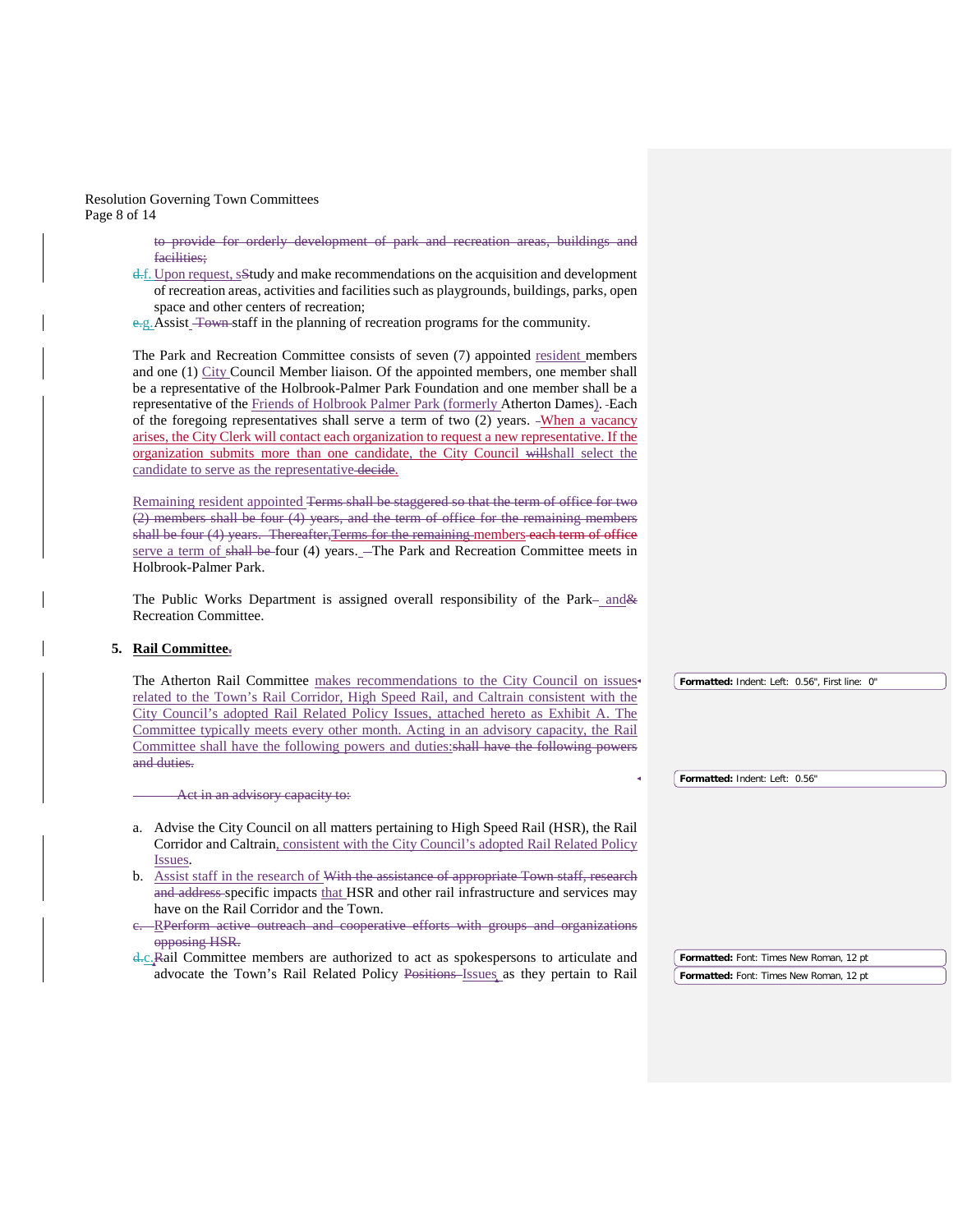Resolution Governing Town Committees Page 9 of 14

> Committee matters to legislatures, HSR and Caltrain board of directors, regional organizations, press and other interested parties.

The Atherton Rail Committee shall have the following composition and terms:

The Rail Committee  $c$ Consists of up to teneleven  $(10+1)$  appointed resident members and including one (1) City Council Member liaison and up to ten (10) appointed members. There are no established terms expirations for for resident Rail Committee members. The Committee meets in the The committee meets in the Council Chambers or the Town Administrative Conference Room.

Additionally, by action of approval of this Resolution the City Council approves Exhibit A titled, "Rail Related Policy Positions."

The Public Works Department is assigned overall authority responsibility of the Rail Committee.

#### **6. Transportation Committee.**

The Transportation Committee makes recommendations to the City Council on issues related to transportation, traffic, and roadway safety. The Committee typically meets every other month. Acting in an advisory capacity, the Transportation Committee shall have the following powers and duties: shall have the following powers and duties.

Act in an advisory capacity to:

- a. Upon request, mMake recommendations to the City Council upon request-in all matters pertaining to transportation, traffic, and roadway safety within the Town.
- b. As needed, assist staff in the identification and review of traffic and roadway safety enhancements.
- c. As needed, assist staff in the review of regional project impacts on local traffic and transportation corridors.
- As needed, assist staff in the review of traffic safety enforcement measures.
- a.e. As needed, assist staff in the review of Neighborhood Traffic Management Program requests.

The Transportation Committee consists of  $\frac{1}{1}$  (56) appointed resident members and including one (1) City Council Members liaison and five (5) appointed members. Resident appointed members shall serve a term of The term of office shall be four (4) years. The Chair of the Transportation Committee also serves as a non-voting liaison to the Bicycle and Pedestrian Advisory Committee. The Chair shall select another member as his or her alternate. The Committee meets in the Council Chambers or the Town Administrative Conference Room.

The Committee meets in the Council Chambers.

**Formatted:** Justified, Indent: Left: 0.56", First line: 0"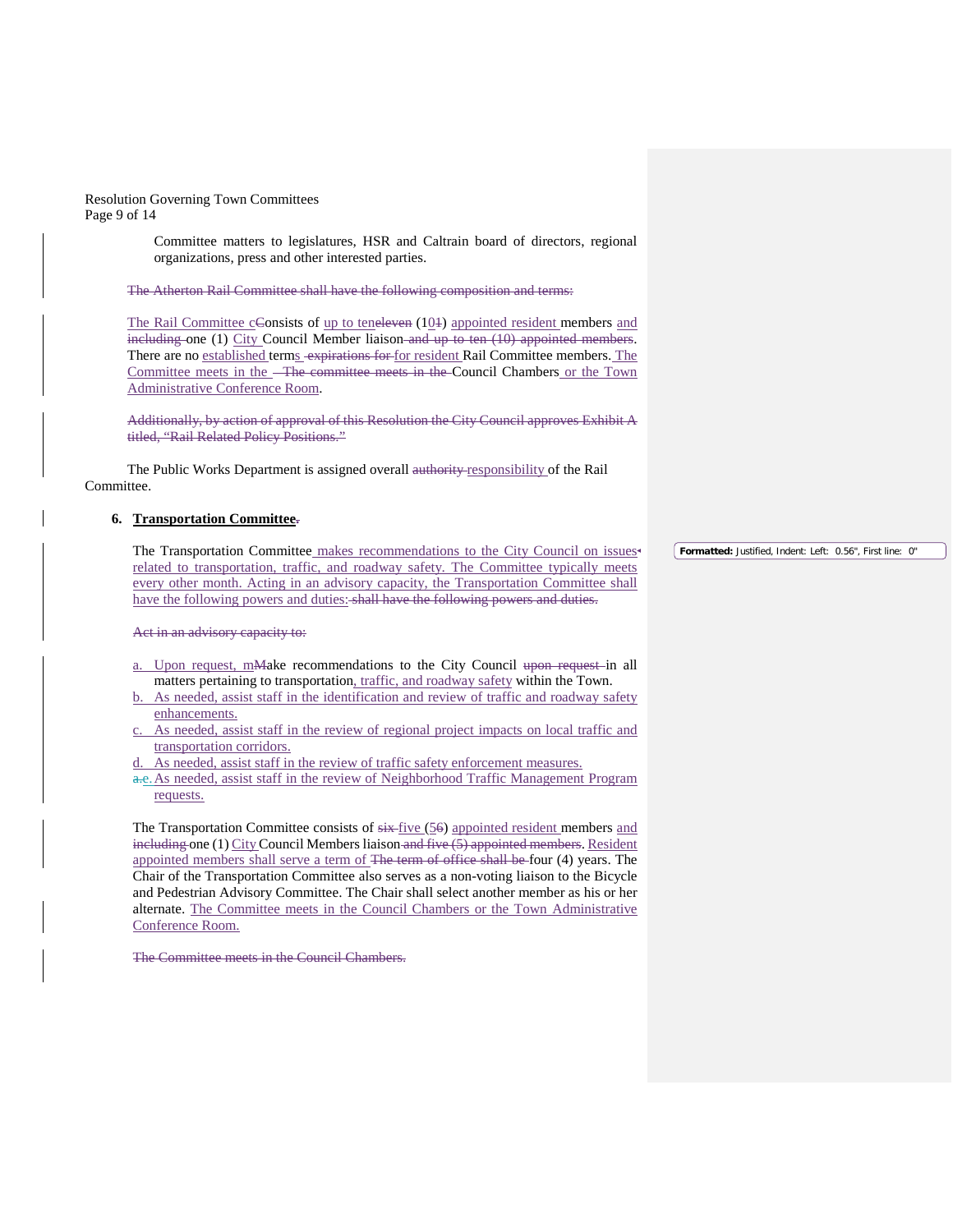Resolution Governing Town Committees Page 10 of 14

> The Police Department shall have overall responsibility of the Transportation Committee. The Chief of Police will coordinate with the Public Works Department when public works Public Works staff areis needed for the meeting.

#### **7. Bicycle and Pedestrian Advisory Committee (BPAC).**

The Bicycle and Pedestrian Advisory Committee makes recommendations to the City Council on issues related to the Town's Bicycle and Pedestrian Master Plan and bicycle and pedestrian network. The Committee typically meets as needed. Acting in an advisory capacity, the BPAC-shall have the following powers and duties:

Act in an advisory capacity to:

- a. Work with staff in providing advice and recommendations on issues related all matters relating to the Town's bicycle and pedestrian network and Bicycle and Pedestrian Master Planfacilities.
- b. Make recommendations to the City Council on the selection of bicycle and pedestrian projects to be submitted for state and federal funding opportunities.
- c. Work with staff to pPromoteing bicycling and walking as safe and healthy alternative modes of transportation.
- d. Assist Town staff in the planning, operations and maintenance of bicycle and pedestrian facilities in Townthe community.

#### The BPAC shall have the following composition and terms:

The BPAC cConsists of at least five (5) appointed members plus two non-voting liaisons, one (1) Transportation Committee Member and one (1) City Council Member. At least three (3) appointed members of the Committee must meet the requirements of the Metropolitan Transportation Committee and live or work in the Town of Atherton. Other members of the BPAC must be residents of the Town. Members shall be composed of both active bicyclists and pedestrians. The Chair and Vice Chair of the Committee shall be residents of the Town.

The Committee shall be composed of both active bicyclists and pedestrians.

The term of office for BPAC appointed members shall serve terms of be four (4) years... Terms shall be staggered so that the term of office for three (3) members shall be four (4) years, and the term of office for the remaining members shall be four (4) years, starting at the mid-point of the staggered term.

The makeup of the Committee members is encouraged as follows:

- At least one member should represent schools.
- At least one member should represent an established bicycle and/or pedestrian related organization or coalition.

**Formatted:** Underline

**Formatted:** Indent: Left: 0"

**Formatted:** Indent: Left: 0"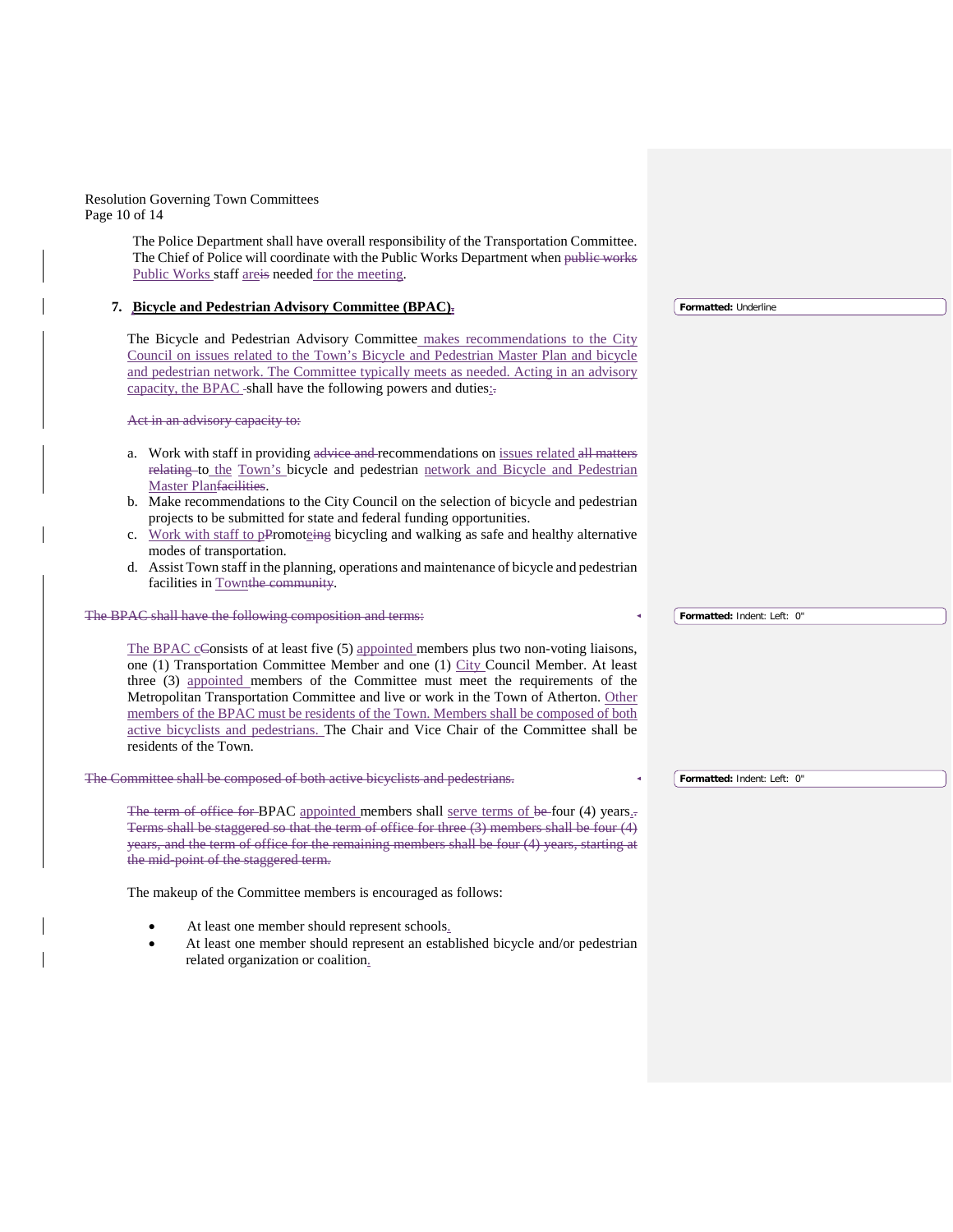Resolution Governing Town Committees Page 11 of 14

> • At least one member should have knowledge and interest in Countywide pedestrian and bicycle facility planning and operations.

The Committee meets in the Council Chambers or the Town Administrative Conference Room. **Formatted:** Indent: Left: 0.5"

The Public Works Department is assigned overall responsibility of the Bicycle and Pedestrian Advisory Committee.

### **Section 6: Advice.**

Appointed members of committees are encouraged to seek advice from Town staff when they are uncertain of the foregoing rules.

This Resolution shall be effective immediately upon adoption. All previous resolutions governing Town committees and commissions including Resolution No. 14-2615-10 are hereby superseded and rescinded.

*I hereby certify that the foregoing Resolution was duly and regularly passed and adopted by the City Council of the Town of Atherton at a regular meeting thereof held on the*  $21*$ *<sup>-16<sup>th</sup> <i>day*</sup> *of OctoberMay, 20158, by the following vote.*

AYES: 5 Council Members: DeGolia, Lewis, Widmer, Wiest, Lempres NOES:  $\theta$  Council Members: ABSENT: Council Members: ABSTAIN: Council Members:

> Rick DeGoliaCary Wiest, Mayor Town of Atherton

\_\_\_\_\_\_\_\_\_\_\_\_\_\_\_\_\_\_\_\_\_\_\_\_\_\_\_\_\_\_\_\_\_

ATTEST:

\_\_\_\_\_\_\_\_\_\_\_\_\_\_\_\_\_\_\_\_\_\_\_\_\_\_\_\_ Theresa DellaSanta, City Clerk

APPROVED AS TO FORM:

\_\_\_\_\_\_\_\_\_\_\_\_\_\_\_\_\_\_\_\_\_\_\_\_\_\_\_ William B. Conners, City Attorney **Formatted:** Superscript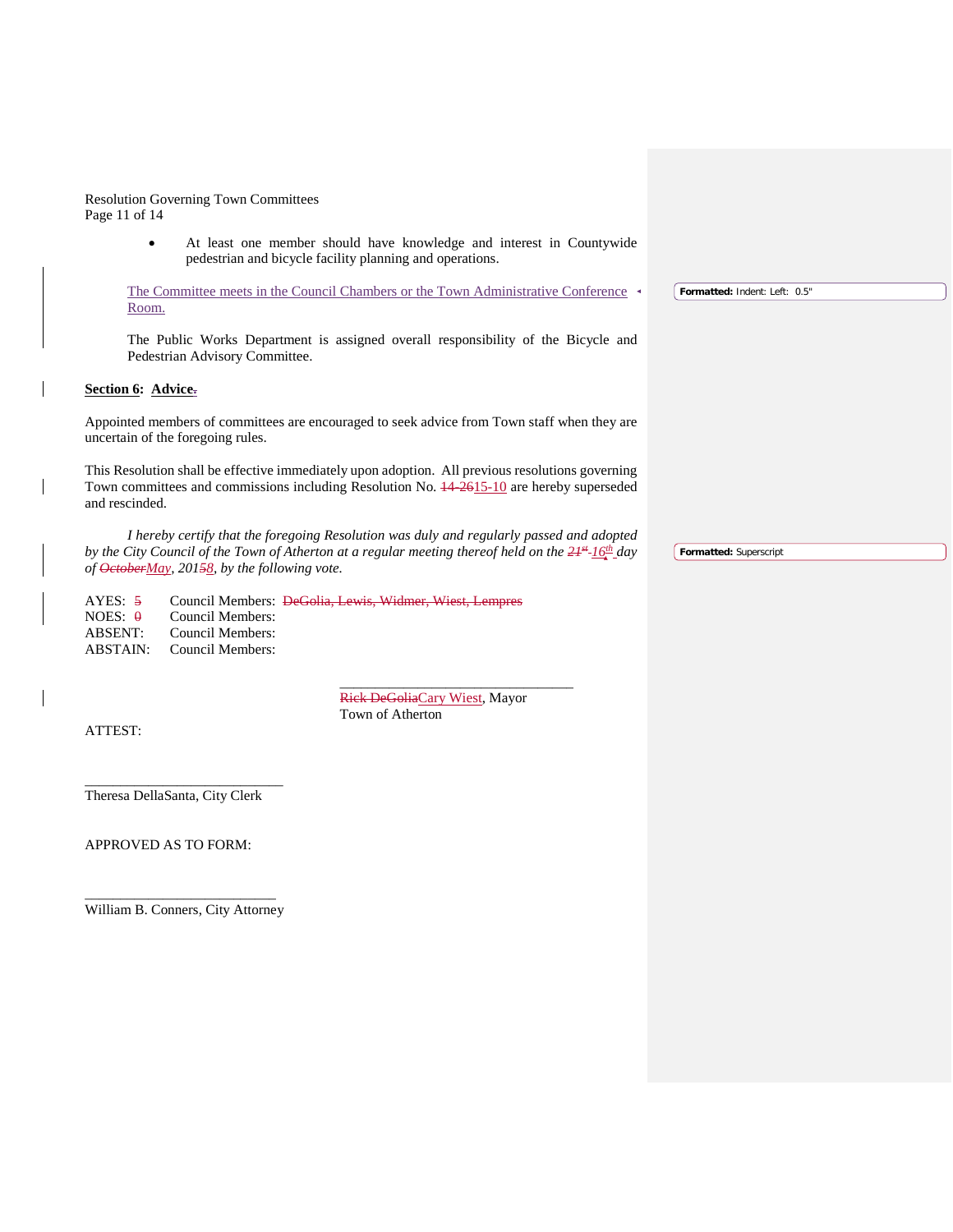Resolution Governing Town Committees Page 12 of 14

### **RAIL RELATED POLICY POSITIONS ADOPTED BY THE TOWN OF ATHERTON**

#### **A. HIGH-SPEED RAIL (HSR)**

#### **Legislative**

- In 2008, the Town voters decided against Prop. 1A which authorized the HSR project
	- Town Resolutions, passed unanimously by the Council, oppose the HSR project, including the Program Environmental Impact Report (EIR), Business Plan and use of the rail corridor by HSR
	- The Town has joined with other Peninsula cities as a member of the Peninsula Cities Consortium (PCC) to promote a unified response to HSR and other rail matters
	- Conditions that must be met, if the HSR project continues, before the Legislature approves the use of Prop 1A bond funds to implement the project:
		- a. Independent Ridership Survey reporting directing to the Legislature b. Independent Verification of Sources claiming HSR projects have resulted in profitable operations
		- Business Plan deemed "investment grade and acceptable," by the following:
- State Auditor, Legislative Analyst Office and Peer Review Group
	- d. Completion of the environmental studies and reporting process for Certifying the Program and Project EIRs, without resorting to "streamlining" or shortcutting the process, in any manner
	- Support legislation to delay, hinder or halt the implementation of Prop 1A which town residents and Council voted to oppose (examples-AB 1455 (Harkey) and SB 985 (LaMalfa)

#### Litigation

- Town of Atherton has taken the position to use all legal means to delay, hinder or halt the implementation of Prop 1A which town residents and Council voted to oppose
- Atherton joined other agencies in litigation against HSR's Program EIR recognizing certain legal environmental requirements were not being met and faulty information used in the environmental analysis led to incorrect conclusions (example – Ridership study forecasts)

#### Lobbying

- The Council has engaged a professional lobbyist, in conjunction with other cities, to represent the city's position on HSR matters
- The Council encourages the efforts of rail committee members to advocate on behalf of Atherton within approved Rail Policies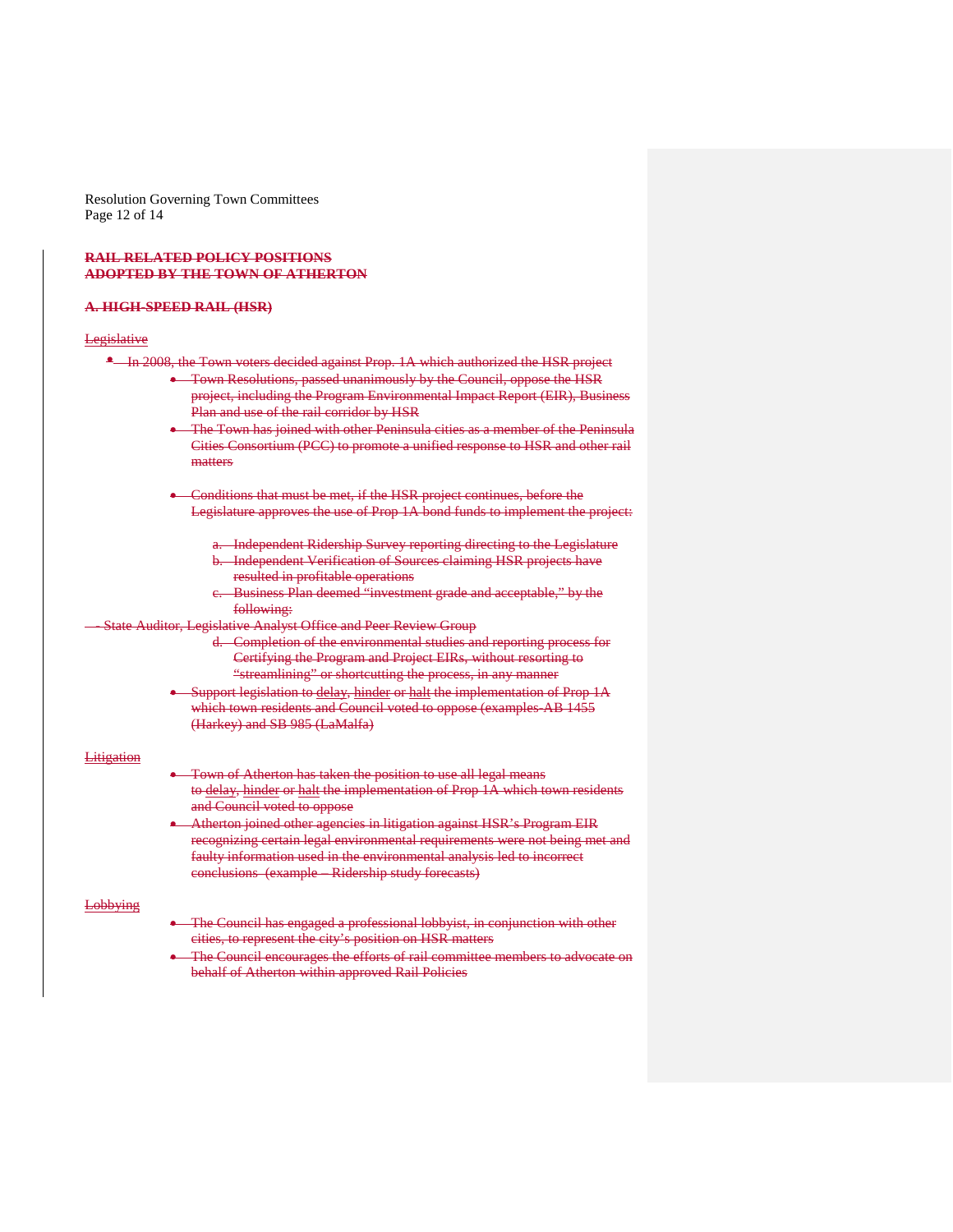Resolution Governing Town Committees Page 13 of 14

### **B. RAIL CORRIDOR AND CALTRAIN**

#### Rail Service

- Atherton was one of the earliest train stops on the rail corridor between San Francisco and San Jose. Families, and later commuters, used the Atherton station for rail service to and from 'The City' for over 100 years. Lloyden Park was developed for residents desiring easy access to public transportation provided by the train
- Atherton residents were very instrumental in the formation of the Joint Powers Board (JPB) and the purchase of the Southern Pacific right-of-way (ROW) by San Francisco, San Mateo and Santa Clara counties
- Up to (year?) Atherton received weekday and weekend rail service from Caltrain until it declared its first "fiscal emergency"
- Citing fiscal emergency reasons for reducing costs, including station stops, the number of weekday rail stops in Atherton were reduced to zero while weekend service is still being provided
- Atherton is the only city on the Caltrain line that receives no weekday train service
- The Town deserves the restoration of train service on the basis of "geographical fairness" and being treated equitably in being provided with weekday rail service
- Caltrain must complete the capitol project to remove the "hold-out station" designation for Atherton, including the engineering and construction to allow a passing train to pass a stationary train at the station

#### **Electrification**

- The current Caltrain electrification Draft EIR is out of date and must be updated and re-circulated
- The Town is opposed to the Memorandum of Understanding (MOU) between Caltrain, HSR, Metropolitan Transportation Commission (MTC) and other transit agencies which provides funding for electrification of Caltrain in exchange for allowing HSR to eventually use the rail corridor
- In the event that the HSR project is not implemented, Caltrain will have to seek other means to upgrade its system
- Caltrain should investigate alternatives to electrification, such as DMU's, which could be implemented at much less capital costs while providing equal environmental and operational benefits, or better

#### Caltrain and JPB

- Correct capital and operational funding formula to reflect current user information and for a more equitable sharing between San Francisco, San Mateo and Santa Clara Counties
- Initiate study to consolidate Caltrain with Capitol Corridor system to create a more efficient system through the reduction of duplicate overhead and achieving greater economy of scale in operations and capital usage; also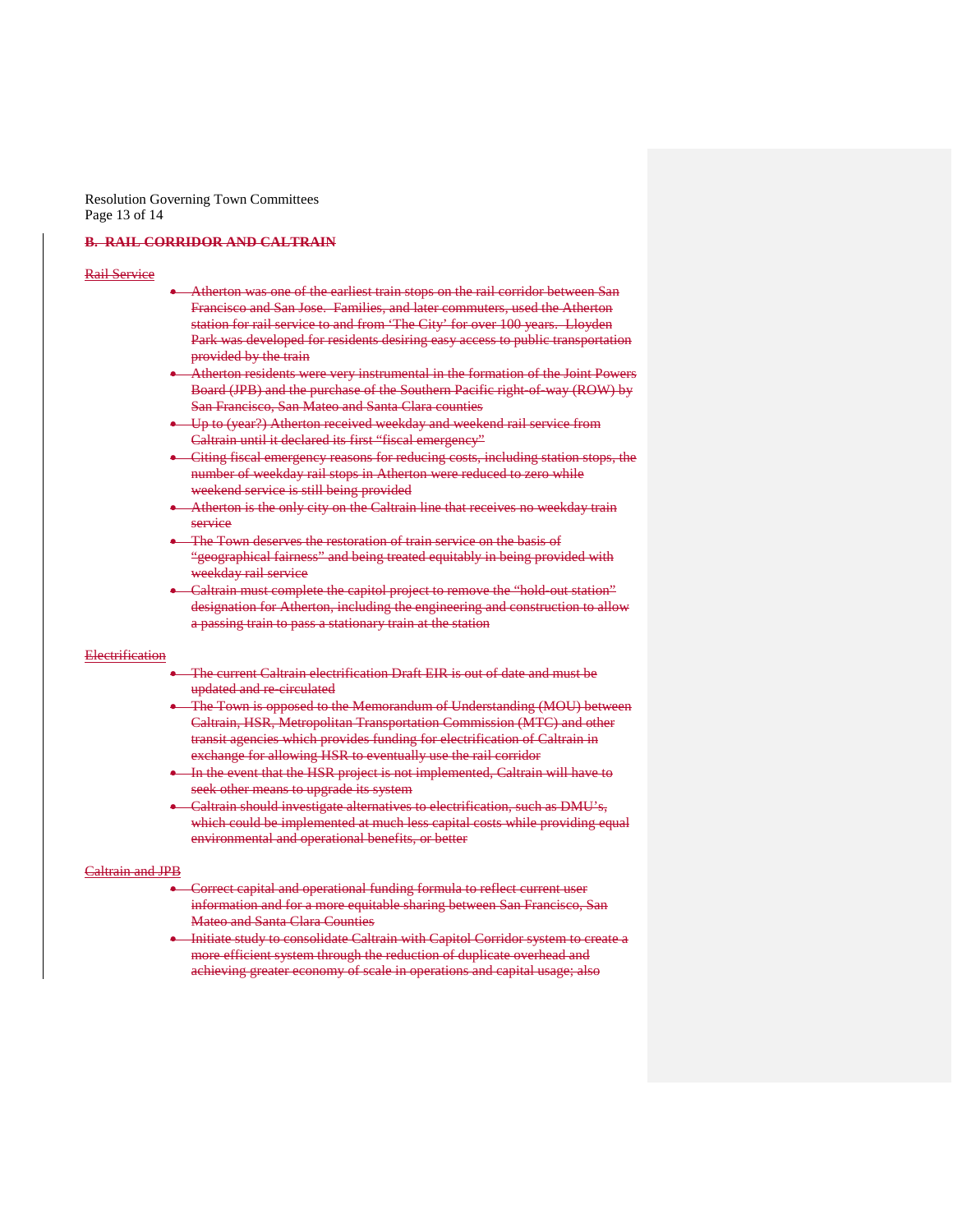Resolution Governing Town Committees Page 14 of 14

> provide permanent funding mechanism for Caltrain through direct state funding

• Creation of an Advisory Council composed of city representatives to create a more effective planning and working environment for Caltrain's future

#### Town Priorities Regarding Caltrain Line

• Restoration of weekday service

- Delay, hinder or halt the eventual use of the rail corridor by HSR, including undoing the MOU's between Caltrain and HSR
- Ensure any long term corridor rail plan limits two tracks through Atherton
- Modernization of rail system must minimize and fully mitigate any environmental impact on the Town
- Implementation of a Quiet Zone within and on the Town's border areas
- The addition of Quad Gates at the Watkins Avenue crossing facilitates qualifying for meeting Quiet Zone regulations
- Monitor Dumbarton Corridor developments
- Monitor Union Pacific service and relationship with Caltrain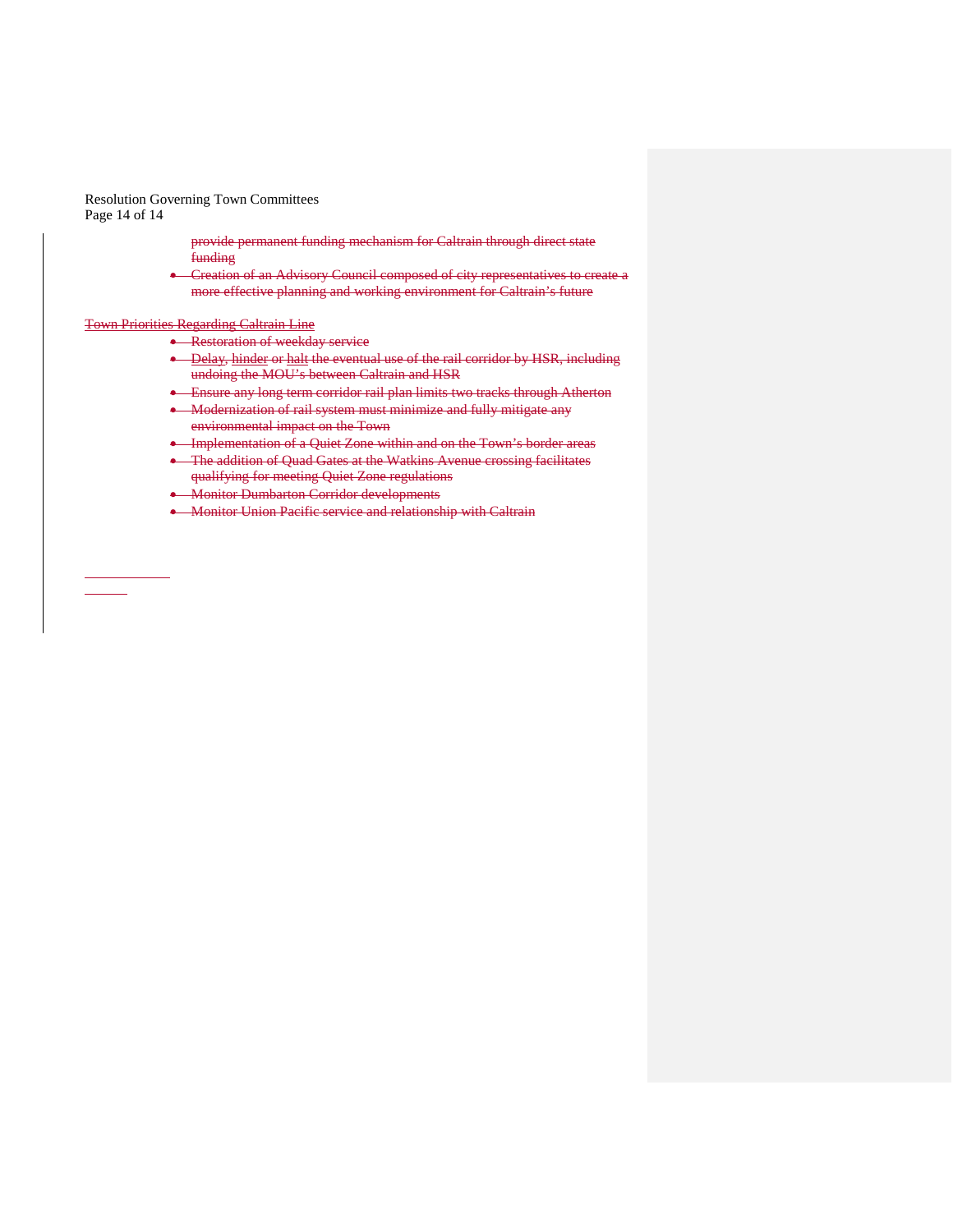### **EXHIBIT A RAIL RELATED POLICY POSITIONS ISSUES ADOPTED BY THE TOWN OF ATHERTON**

## **A. HIGH-SPEED RAIL (HSR)**

## Legislative

| In 2008, the Town voters decided against Prop 1A which authorized the HSR project. At                                                                                         | Formatted: Font: (Default) Times New Roman                            |
|-------------------------------------------------------------------------------------------------------------------------------------------------------------------------------|-----------------------------------------------------------------------|
| that time,                                                                                                                                                                    | Formatted: Normal, No bullets or numbering                            |
| Town Resolutions, passed unanimously by the Council, opposed the HSR project,                                                                                                 | Formatted: Font: (Default) Times New Roman                            |
| including the Program Environmental Impact Report (EIR), Business Plan and use of the rail                                                                                    | <b>Formatted:</b> Font: (Default) Times New Roman                     |
| corridor by HSR.                                                                                                                                                              |                                                                       |
| The Town has joined with other Peninsula cities as a member of the Peninsula Cities                                                                                           |                                                                       |
| Consortium (PCC) to promote a unified response to HSR and other rail matters.                                                                                                 |                                                                       |
| Due to its opposition to the HSR project, the Town is opposed to the Memorandum of<br>Understanding (MOU) between Caltrain, HSR, Metropolitan Transportation Commission (MTC) |                                                                       |
| and other transit agencies which provides funding for electrification of Caltrain in exchange for                                                                             |                                                                       |
| allowing HSR to eventually use the rail corridor. In the event that the HSR project is not                                                                                    |                                                                       |
| implemented, Caltrain will have to seek other means to upgrade its system.                                                                                                    |                                                                       |
|                                                                                                                                                                               |                                                                       |
| The Town remains opposed to the HSR project and supports legislative initiatives to                                                                                           | Formatted: Font: Italic                                               |
| prevent the implementation of the HSR project, in its current form, through the Town. If the HSR                                                                              |                                                                       |
| project moves forward, the Town fully expects that the project will minimize and fully mitigate                                                                               |                                                                       |
| environmental impacts to the Town.                                                                                                                                            | Formatted: Font: Italic                                               |
|                                                                                                                                                                               | Formatted: Font: (Default) Times New Roman                            |
| Conditions that must be met, if the HSR project continues, before the Legislature approves                                                                                    |                                                                       |
| the use of Prop 1A bond funds to implement the project:                                                                                                                       |                                                                       |
|                                                                                                                                                                               |                                                                       |
| o Independent Ridership Survey reporting directing to the Legislature                                                                                                         |                                                                       |
|                                                                                                                                                                               |                                                                       |
| o Independent Verification of Sources claiming HSR projects have resulted in                                                                                                  |                                                                       |
| profitable operations                                                                                                                                                         |                                                                       |
| o Business Plan deemed "investment grade and acceptable," by the following:                                                                                                   | Formatted: Font: Italic                                               |
| * State Auditor, Legislative Analyst Office and Peer Review Group                                                                                                             | Formatted: Normal, No bullets or numbering                            |
| o Completion of the environmental studies and reporting process for Certifying the                                                                                            | Formatted: Font: (Default) Times New Roman, Italic                    |
| Program and Project EIRs, without resorting to "streamlining" or shortcutting the                                                                                             | Formatted: Font: Italic                                               |
| process, in any manner.                                                                                                                                                       | Formatted: Font: (Default) Times New Roman, Italic                    |
| Support legislation to delay, hinder or halt the implementation of Prop 1A which town                                                                                         | Formatted: Font: Italic                                               |
| residents and Council voted to oppose (examples AB 1455 (Harkey) and SB 985 (LaMalfa)                                                                                         | Formatted: Font: (Default) Times New Roman, Italic                    |
| Litigation                                                                                                                                                                    | Formatted: Font: Italic                                               |
|                                                                                                                                                                               | Formatted: Font: (Default) Times New Roman, Italic                    |
| The Town of Atherton has may taketaken the position to use all-legal means, as deemed-                                                                                        |                                                                       |
| appropriate by the City Council, to delay, hinder or halt the implementation of Prop 1A which                                                                                 | Formatted: Font: Italic                                               |
| Atherton_town-residents and the City Council voted to oppose.                                                                                                                 | Formatted: Font: (Default) Times New Roman, Italic                    |
|                                                                                                                                                                               | Formatted: Font: Italic<br>Formatted: Font: (Default) Times New Roman |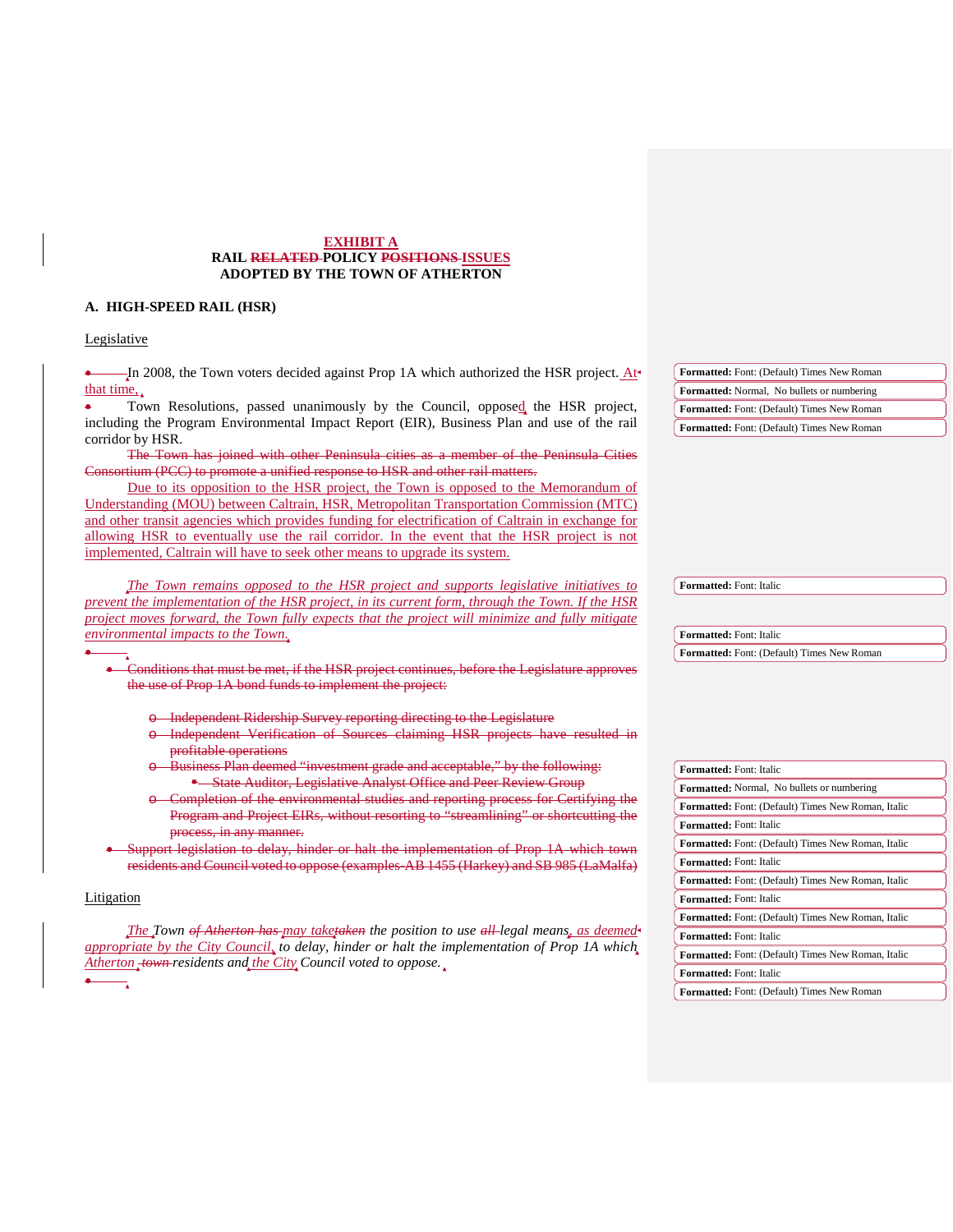• Atherton joined other agencies in litigation against HSR's Program EIR recognizing certain legal environmental requirements were not being met and faulty information used in the environmental analysis led to incorrect conclusions (example – Ridership study forecasts).

## Lobbying

The Town has The Council has engaged a professional lobbyist, in conjunction with other<sup>4</sup> eitiescommunities, to represent the Towneity's position interests on HSR matters.

*The Council encourages members of the Town's Rail Committee the efforts committee members to advocate on behalf of the Town with respect to HSR in manners consistent with the above HSR Rail Policy*. Atherton within approved Rail Policies.

### **B. RAIL CORRIDOR AND CALTRAIN**

#### Rail Service

The Town Atherton was one of the earliest train stops on the rail corridor between San Francisco and San Jose. Families, and later commuters, used the Atherton station for rail service to and from 'tEhe City' for over 100 years. Lloyden Park was developed for residents desiring easy access to public transportation provided by the train.

• Atherton residents were very instrumental in the formation of the Joint Powers Board (JPB) and the purchase of the Southern Pacific right-of-way (ROW) by San Francisco, San Mateo and Santa Clara counties.

-In years past, Caltrain provided the U<sub>p</sub> to (year?) Atherton Station with received weekday and weekend rail service from Caltrain until it declared its first "fiscal emergency"  $c_{\overline{x}}$ 

Citing the need to fiscal emergency reasons for reducingreduce costs, including station stops. As a result, the number of weekday rail stops in at the Atherton Station were reduced to zero while weekend service is still being provided.

• Atherton is the only city on the Caltrain line that receives no weekday train service.

• *The Town The Town deserves the restoration of train service on the basis of "geographical fairness" and being treated equitably in being provided with weekday rail service.*

• *Caltrain must complete the a capitaol project to remove the "hold-out station" designation for Atherton, including the engineering and construction to allow a passing train to pass a stationary train at the station.*

#### **Electrification**

•

The current Caltrain electrification Draft EIR is out of date and must be updated and recirculated.

• The Town is opposed to the Memorandum of Understanding (MOU) between Caltrain, HSR, Metropolitan Transportation Commission (MTC) and other transit agencies which provides funding for electrification of Caltrain in exchange for allowing HSR to eventually use the rail corridor.

| <b>Formatted:</b> Normal, No bullets or numbering         |
|-----------------------------------------------------------|
| <b>Formatted:</b> Font: (Default) Times New Roman         |
| <b>Formatted:</b> Font: (Default) Times New Roman         |
| <b>Formatted:</b> Font: (Default) Times New Roman         |
| Formatted: Font: (Default) Times New Roman                |
| <b>Formatted:</b> Font: (Default) Times New Roman, Italic |
| <b>Formatted:</b> Font: Italic                            |
| <b>Formatted:</b> Font: (Default) Times New Roman, Italic |
| <b>Formatted:</b> Font: Italic                            |
| <b>Formatted:</b> Font: (Default) Times New Roman         |
| Formatted: Normal, No bullets or numbering                |
| <b>Formatted:</b> Font: (Default) Times New Roman         |
| <b>Formatted:</b> Font: (Default) Times New Roman         |

| Formatted: Font: (Default) Times New Roman                 |
|------------------------------------------------------------|
| Formatted: Font: (Default) Times New Roman                 |
| Formatted: Font: (Default) Times New Roman                 |
| Formatted: Font: (Default) Times New Roman                 |
| Formatted: Font: (Default) Times New Roman                 |
| Formatted: Font: (Default) Times New Roman                 |
| Formatted: Font: (Default) Times New Roman                 |
| Formatted: Font: (Default) Times New Roman                 |
| Formatted: Font: (Default) Times New Roman                 |
| Formatted: Font: (Default) Times New Roman                 |
| Formatted: Font: Italic                                    |
| <b>Formatted:</b> Font: (Default) Times New Roman, Italic  |
| Formatted: Font: Italic                                    |
| Formatted: Font: (Default) Times New Roman, Italic         |
| <b>Formatted:</b> Font: (Default) Times New Roman, Italic  |
| <b>Formatted:</b> Font: Italic                             |
| Formatted: Font: (Default) Times New Roman, Italic         |
| Formatted: Font: (Default) Times New Roman                 |
| <b>Formatted:</b> Normal, No bullets or numbering          |
| Formatted: Normal, No bullets or numbering, Pattern: Clear |
|                                                            |